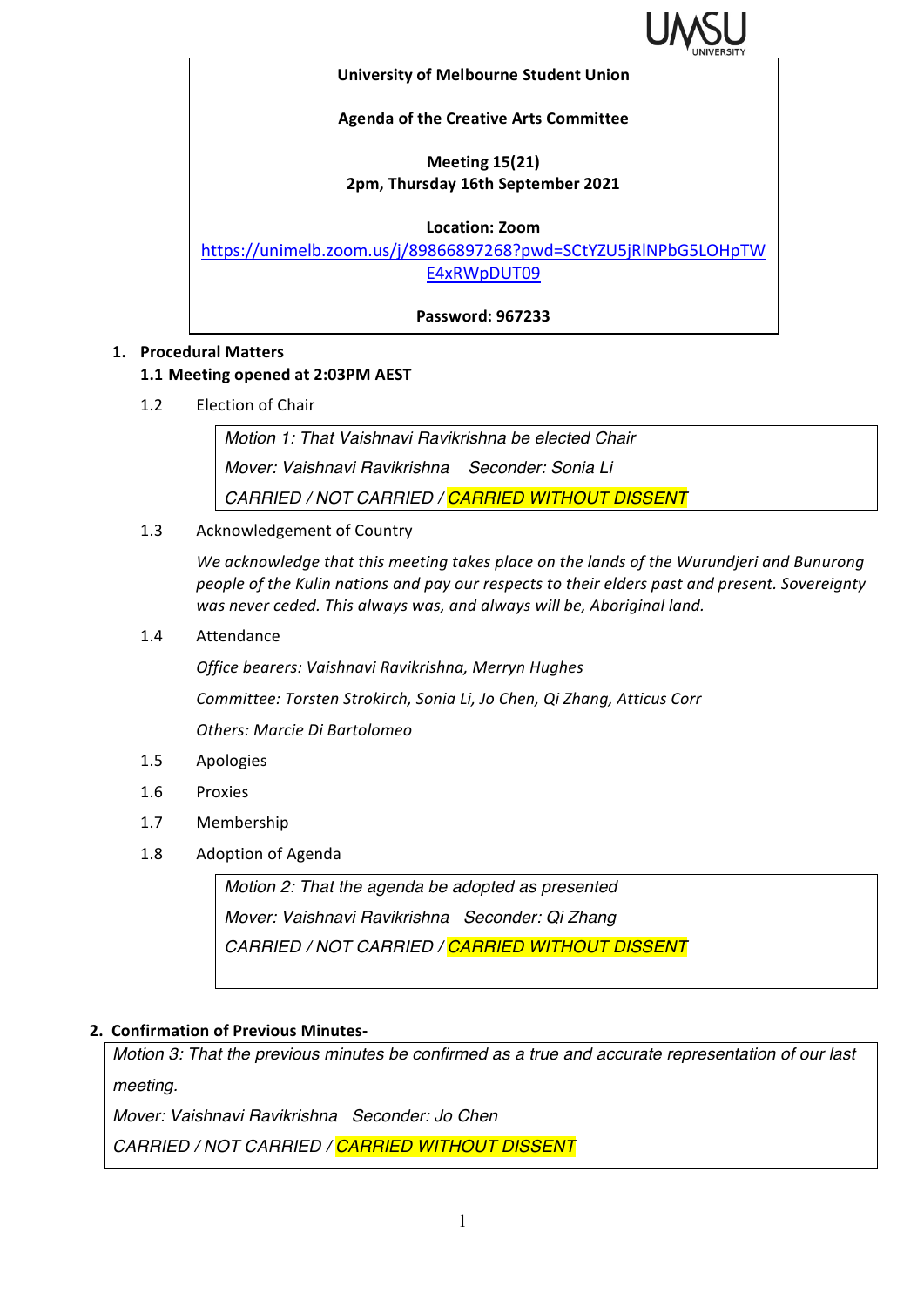### **3.** Matters Arising from the Minutes

### **4. Correspondence**

### **5. Creative Arts Office Report**

- We contacted grant recipients after last meeting
- Processing Mudfest Award prizes
- Receiving Mudfest Grant Acquittal Reports some are overdue as they were due Monday  $13^{\text{th}}$ September
- Mask Making workshop TODAY 3-5PM AEST X Enviro, facilitated by CJ Starc
- $\circ$  Payment process for student is different to payment of facilitator - UHT X Creative Arts TRIVIArts this Friday 7PM AEST
- Meeting with Southbank OBs next week to brainstorm potential trivia collab with them
- Collab with UMSU Womens' during NSSS week
- Planning Above Water Launch Sept  $30<sup>th</sup>$
- Vaishnavi put Student Artist Spotlight submissions from last week and this week up on website and socials
- Met with Erin from UHT to discuss future collabs fashion collaborative art project/video compliation in the works with big prize and an online games night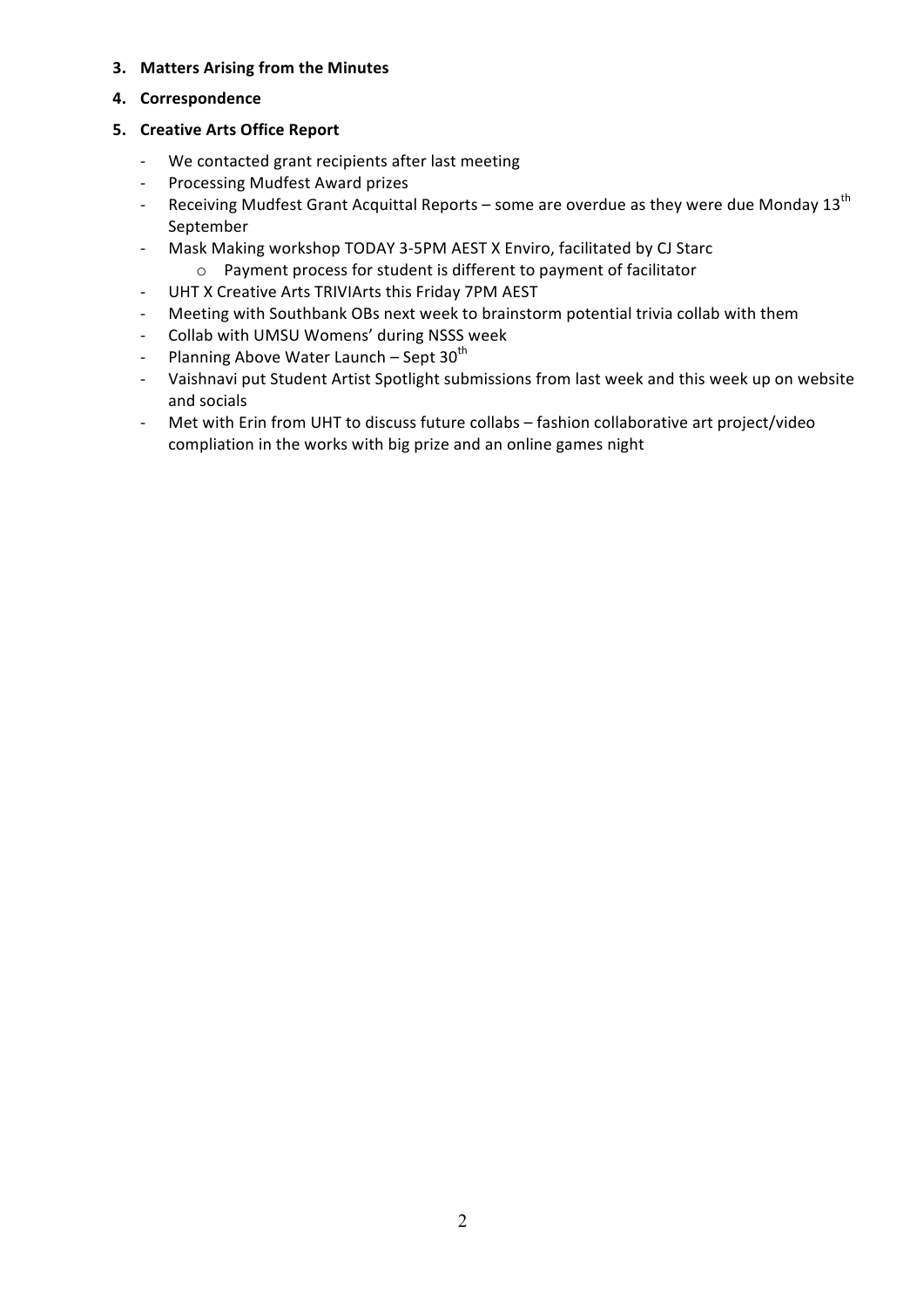# **6. Motions on Notice**

Motion 6.1: To approve the spending of \$45.99 from the 'Marketing, Publicity & Archival' Mudfest Budget line 2021 to reimburse Rosann Anthony for Adobe Premiere Pro subscription costs.

Mover: *Vaishnavi Ravikrishna* Seconder: *Edie Bush* CARRIED / NOT CARRIED / CARRIED WITHOUT DISSENT

Motion 6.2: To move \$1,291.20 from the 'Contingency' Mudfest 2021 budget line to the 'Accessibility' Mudfest 2021 budget line to cover additional costs incurred for Ai-Media captioning services.

Amended: To move \$1,291.20 from the 'Food & Beverage' Mudfest 2021 budget line to the 'Accessibility' Mudfest 2021 budget line to cover additional costs incurred for Ai-Media captioning services.

Mover: *Vaishnavi Ravikrishna* Seconder: *Atticus Corr* CARRIED / NOT CARRIED / CARRIED WITHOUT DISSENT

AMENDMENT PASSED

Amended Motion 6.2: To move \$1,291.20 from the 'Food & Beverage' Mudfest 2021 budget line to the 'Accessibility' Mudfest 2021 budget line to cover additional costs incurred for Ai-Media captioning services.

Mover: *Vaishnavi Ravikrishna* Seconder: *Torsten Strokirch* CARRIED / NOT CARRIED / CARRIED WITHOUT DISSENT